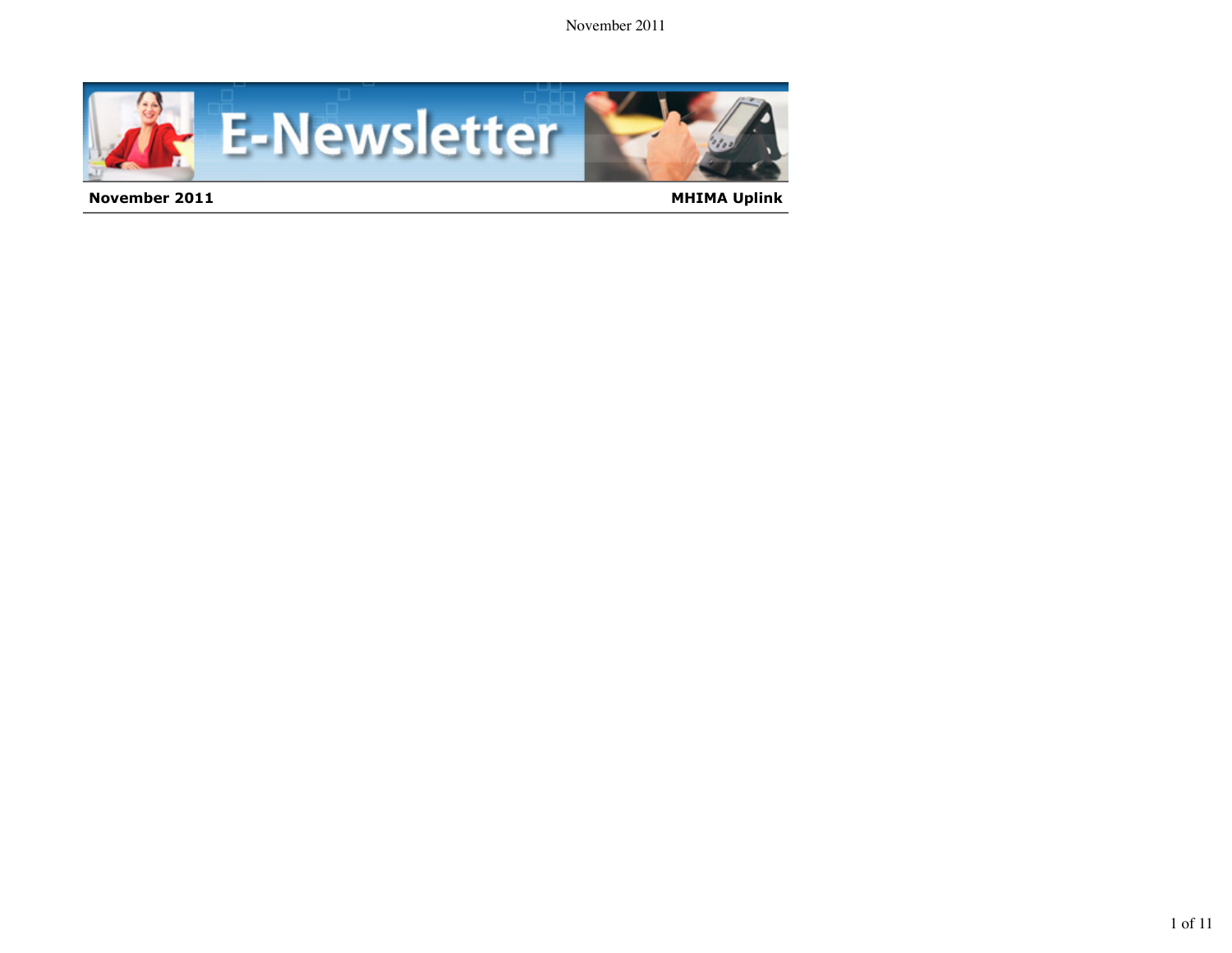#### **In This Issue:**

- Welcome to November Uplink
- **O Regional Fall Meetings**
- ICD-10 Tip of the Month
- **O HI&T Week**
- MHIMA Vision & Mission
- **O MN e-Health**
- **O** President's Message
- 2012 MHIMA Annual Meeting
- **O MHIMA Job Bank**
- MHIMA's Lunch & Learn Webinars
- Staying Connected with MHIMA
- AHIMA ICD-10 Academy Coming to MN
- MHIMA Coding & Data Quality Tool Kits
- ICD-10 Required CE
- MHIMA Promotional Items
- o Maximum Charges for Copies of Patient Records
- **Executive Director Opportunity with MHIMA**
- MHIMA 2011 Legal Resource Manual

# **Welcome to November 2011 Uplink**

Welcome to the November 2011 issue of our MHIMA member and corporate partner e-newsletter, *Uplink.*



Remember, we are always looking for authors of articles of broad interest to our MHIMA membership: about 500 words, worth **two (2)** CE credits for your original work. Contact MHIMA Executive Director.

Current and past issues of our e-newsletter are available under the UPLINK E-NEWSLETTERS button on our MHIMA website.

If you would like to unsubscribe to our newsletter, please contact Executive Director.

# **MHIMA Vision & Mission**

**Vision:** The Minnesota Health Information Management Association, together with AHIMA, will set the standard and be the recognized leader in health information management practices, technology, education, research, and advocacy.

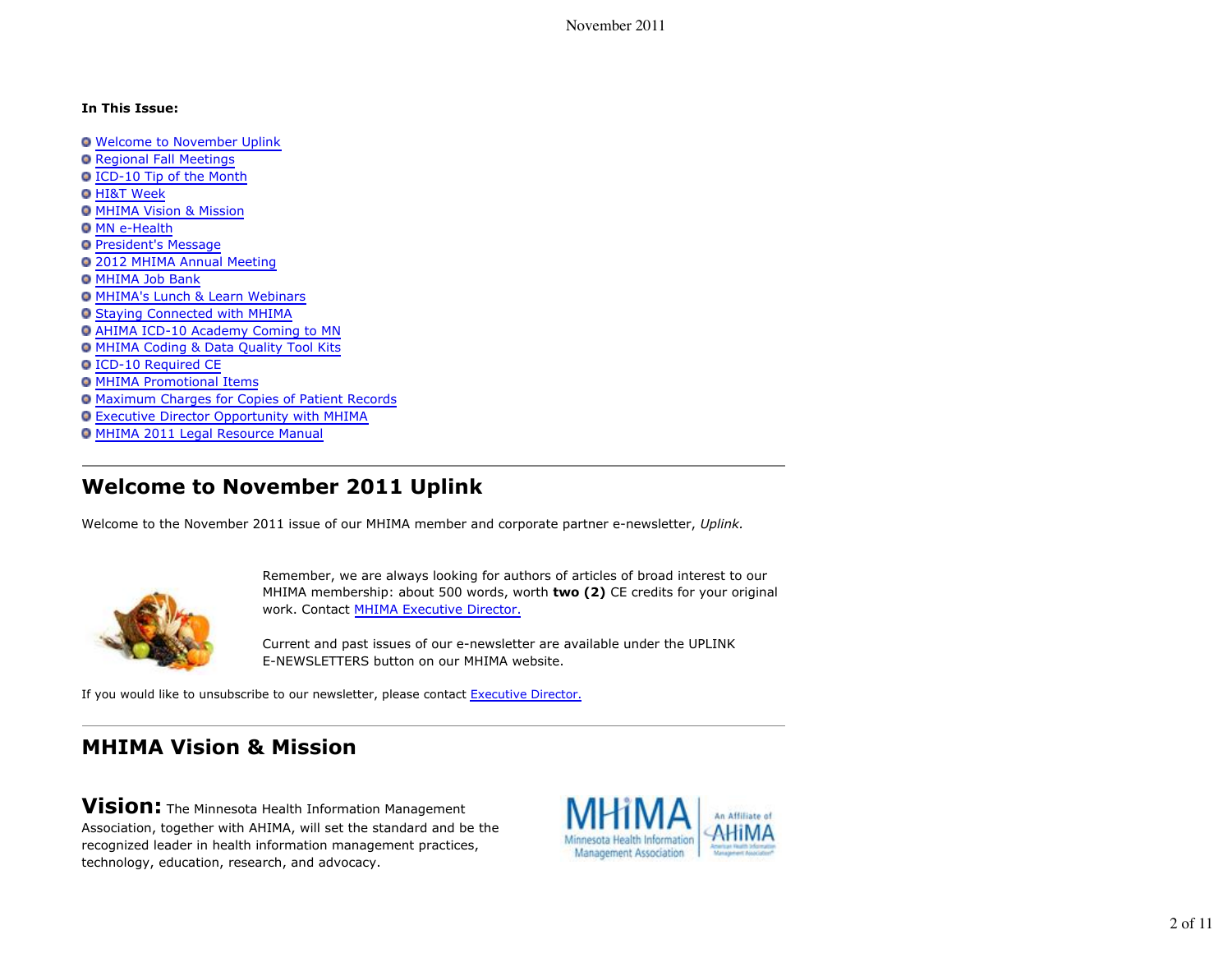**Mission:** MHIMA is committed to the professional development of its members through education, networking, and life-long learning. These commitments promote high quality health information and benefit the public, health care providers, and other clinical data users.

Back to Top

## **President's Message**

Gina Sanvik, RHIA



What an exciting time to be in our profession and what an excellent time we had in Salt Lake City at the AHIMA National Convention, learning and being able to participate in the House of Delegates activities.

In preparation for the House meeting on Sunday, all the Delegates first got to take part in the House of Delegates preparation meetings, where we spent time discussing the House Action Items we would be voting on. We also had a wonderful Strategic Issues session facilitated by Glen Tecker from Tecker International. We broke into smaller groups and had focused strategic discussions on critical issues that AHIMA will need to address over the next 2-3 years.

Gina Sanvik, RHIA AHIMA Certified ICD-10 Trainer

A few of the topics were EHR Implementation, Future Skills of Coders, and Positioning the HIM Professional as the Chief Information Officer, Chief Knowledge Officer or Data Integrity Executive. These were excellent sessions we will continue to discuss virtually over the upcoming year.

Then we were off to attend the House business meeting. The following are the House Actions Items that were approved by the House of Delegates October 2, 2011:

- AHIMA Bylaws
- Code of Ethics
- Resolution on Health Information Management (HIM) Professionals Managing the Quality of Health Data
- Resolution on Diversity and Inclusion

The resolution on managing a Master Patient Index in an integrated delivery system was withdrawn for further consideration. If you would like to review additional information, please log onto the State Leaders CoP. This is a public CoP and all members are welcome to join.



MHIMA HOD in Salt Lake City Gina, Janelle, Jean, Ranelle, Danika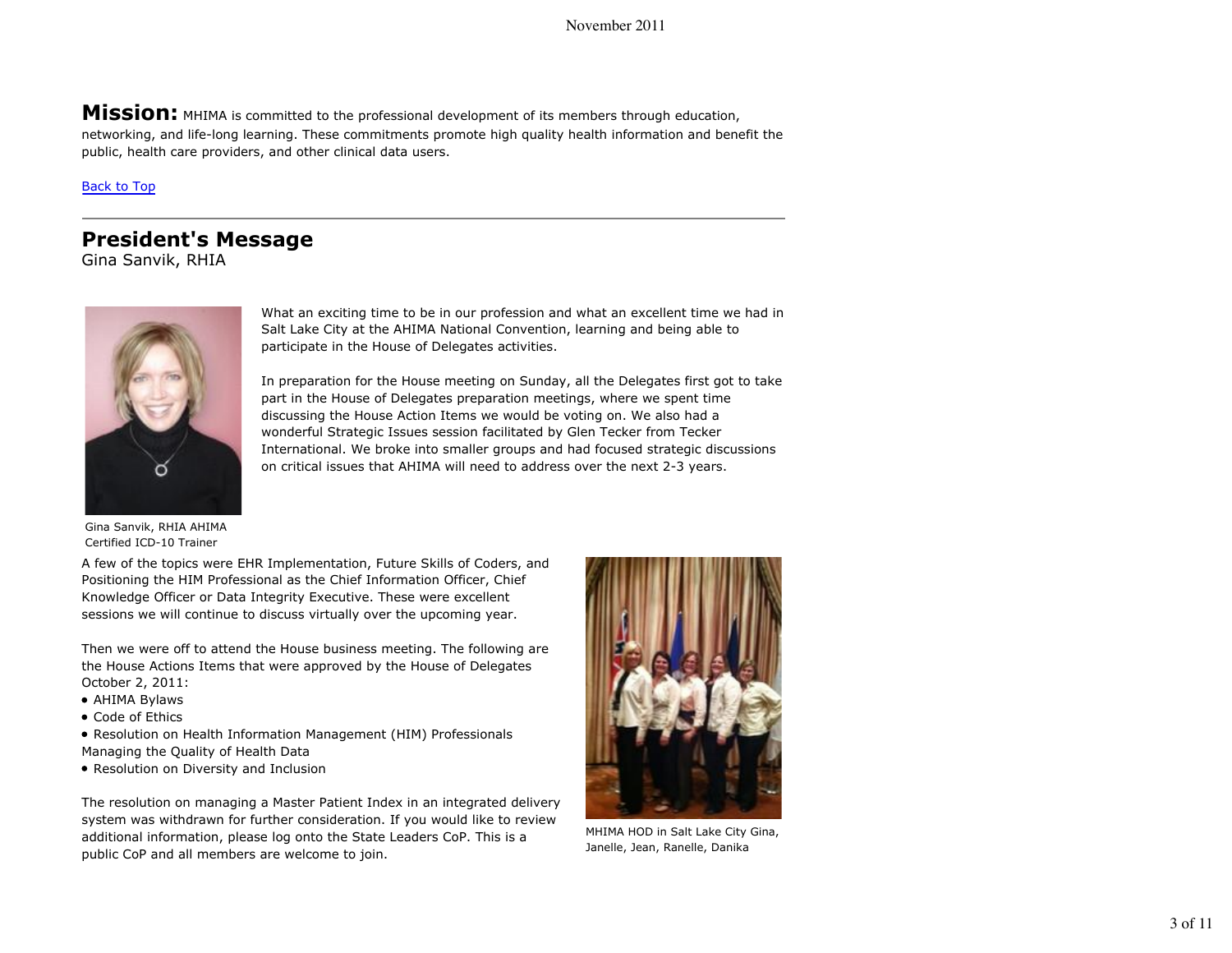### November 2011



Receiving the Triumph Award for MHIMA Cathy, Steph & Diane

We were then off to attend many educational sessions. The highlight for me was the General Session. It was quite the honor to be from MN and be sitting in the huge audience as Steph Luthi-Terry, Cathy French and Diane Larson represented the MHIMA Legislative and Advocacy Team and received the 2011 Champion Advocacy & Public Policy Award at the AHIMA Convention. This award is given to individuals or groups who have worked tirelessly to support the HIM profession by advancing AHIMA's leadership position and/or who have developed or refined practice theory, demonstrated leadership, or introduced innovation and creativity to current practice. As I networked at the AHIMA Convention, many colleagues approached me to congratulate our state association on such an accomplishment. I am extremely proud of our state association and the work that we do.

Congratulations to everyone who participated in the activities of MHIMA's Legislative and Advocacy Team for their Champion Advocacy. We are all so proud of your accomplishments and contributions!!

The Delegates will be sharing their Convention experience and information at the next Board of Directors Meeting on Friday, November 18th, at Allina Commons.

Please take a moment to check out the Calendar on the MHIMA website regarding remaining regional meetings. This is a great time to get some continuing education, especially before the snow falls! In addition, the MHIMA Nominating Committee will soon be meeting as they start building the ballot for next year. We have several positions to fill. If you are interested in running for a position or know someone who may be interested, please contact Sue Jensen.

You should have received a "save-the-date" postcard for the MHIMA annual meeting on April 25-27, 2012 at the DoubleTree by Hilton in Bloomington, MN. The annual meeting committee has been putting in a lot of time and effort to make this an excellent top-notch meeting. Thanks to the co-chairs, Jen Callander and Brielle Wolf, and all the annual meeting committee members for your hard work!

I'd like to end my message in a statement I saw in this month's Journal of AHIMA from Bonnie Cassidy, AHIMA President. She said "Working together, with a spirit of collaboration, with mutual respect for one another and complete respect for the HIM profession was the magic that we needed and we had this year." Again, I am so proud of all of MHIMA accomplishments and how we continue to work together to create more opportunities for MHIMA!

Hope you all had a Happy Halloween and stay warm!! Gina

Back to Top

# **2012 MHIMA Annual Meeting**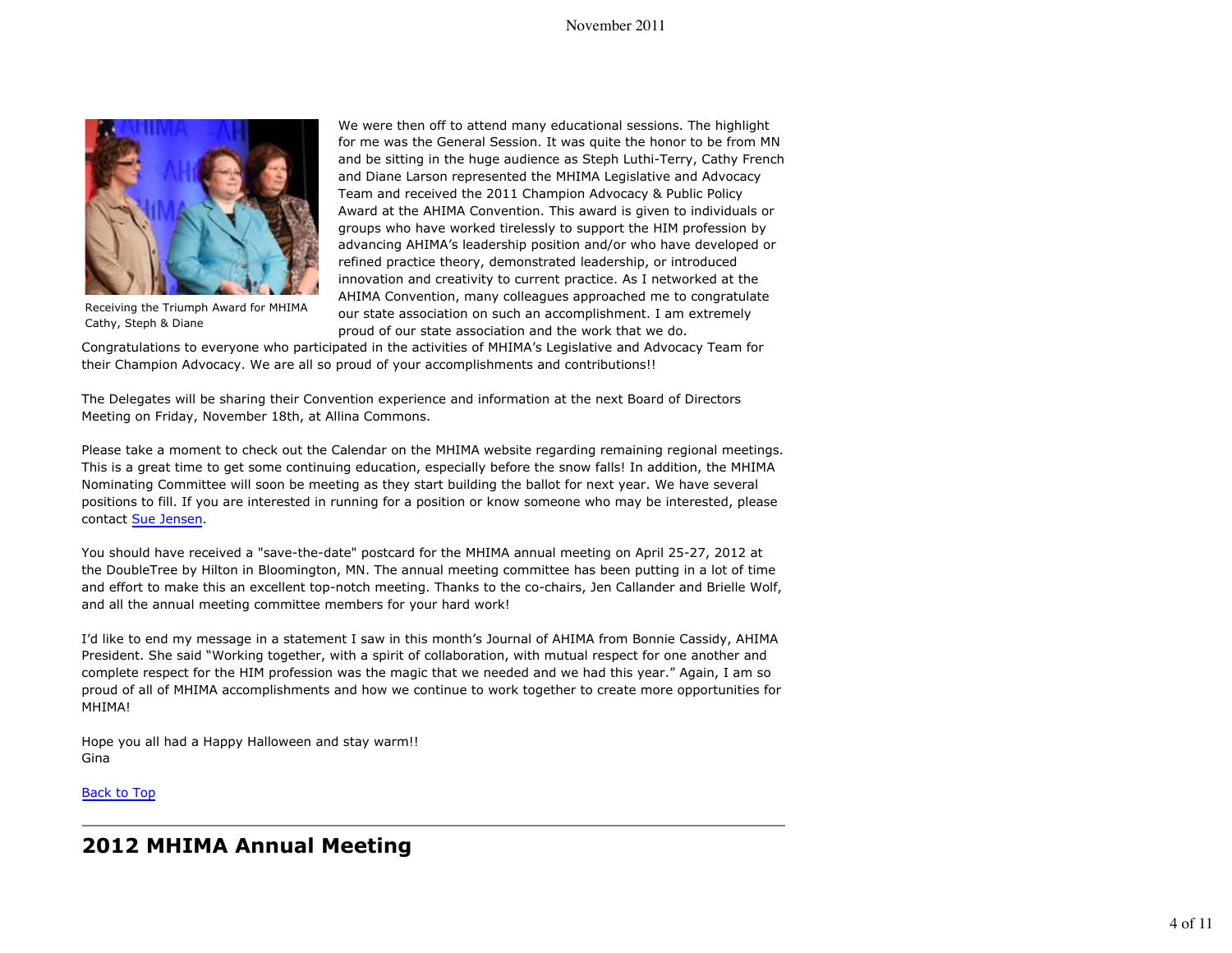

"Mapping the Future in HIM" April 25-27, 2012 Bloomington, MN

It's not too early to start thinking about the 2012 MHIMA Annual Meeting! The speaker line-up includes many great local and national speakers such as Jeanne Sexson, Mitch Kusy, Dr. James Kennedy, Michelle Dougherty, Lynne Thomas Gordon, Anne Tegen

and more.

The meeting will be held at the DoubleTree by Hilton Hotel in Bloomington, MN. You can book your room online now through April 7, 2012 with MHIMA's room reservation block.

Visit our 2012 Annual Meeting webpage for more details.

Back to Top

# **MHIMA's Lunch & Learn Webinars**



MHIMA's Lunch & Learn Webinars have begun. We're featuring a different chapter of ICD-10 CM each month, as well as a two-series webinar on achieving Meaningful Use attestation in January and February. You can find the complete schedule of events by clicking here.

All webinars presented this year, and those from the past year, have been recorded and a DVD is available for purchase if you could not attend the live event. Visit the MHIMA website and click on the HIM Education button/Online Learning for complete details on ordering recorded webinars.

Archived versions are now available for \$49 for members, or a package of three for \$129. If you're looking for some basic information to acquaint you with ICD-10 and its impact on our coding environment, consider our archived webcasts.

The MHIMA webinar series is an opportunity to pick up needed information as well as earn CEUs at a very reasonable rate, and our presentations reach our members all across the state. We hope you take advantage of our archived webcasts!

Back to Top

# **AHIMA ICD-10 Academy Coming to MN**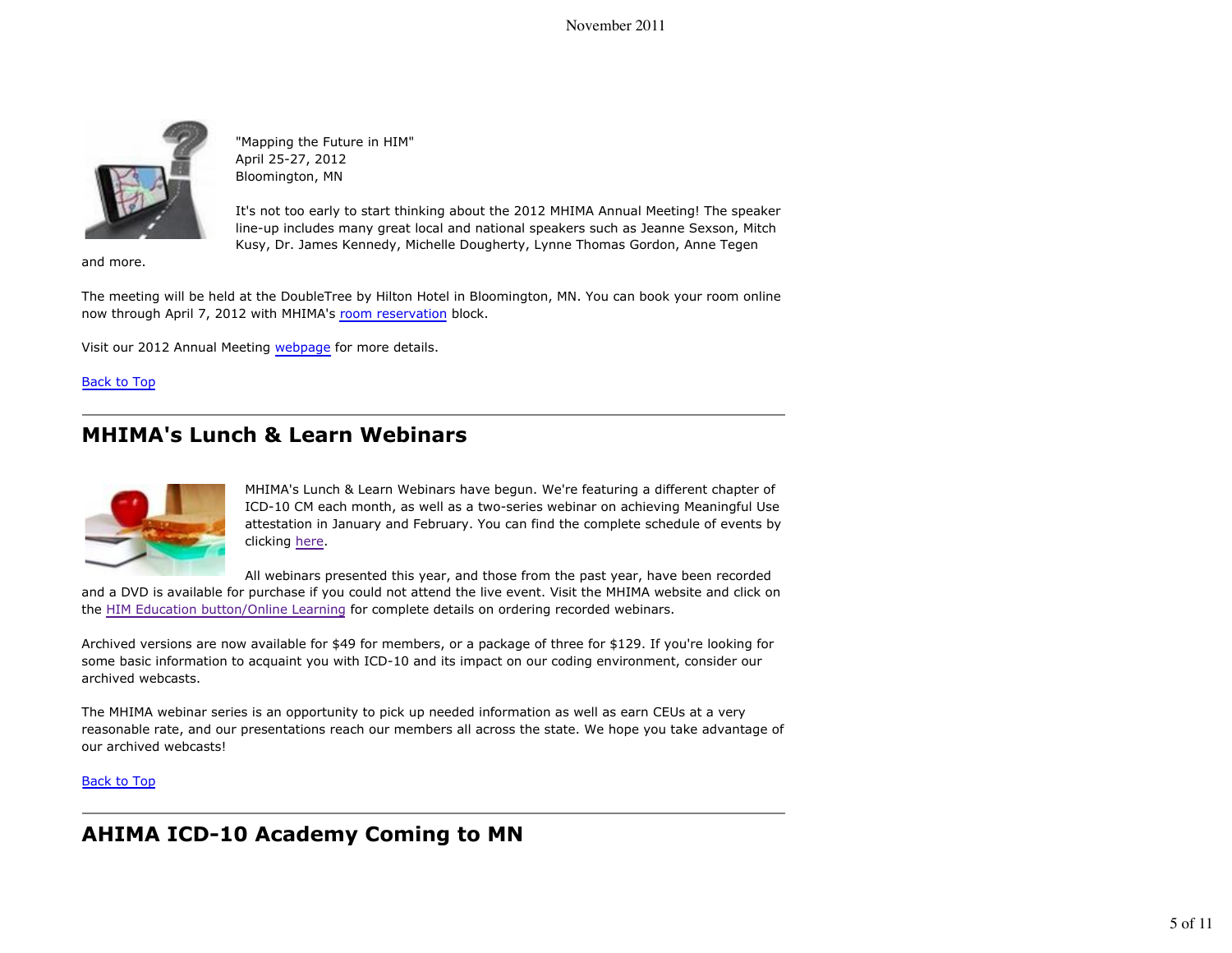MHIMA is pleased to announce that Minnesota has been chosen as a site for a 2012 AHIMA Academy for ICD-10 CM/PCS! The date has been set for August 8-10, 2012, at a location yet to be determined in Minneapolis.



These are very popular events for training in ICD-10 CM/PCS and tend to fill up fast. Registration is now open. Click here for registration information.

### Back to Top

# **ICD-10 Required CE for AHIMA Credential Holders**



AHIMA certification represents a high level of achievement and demonstrates proficiency and a broad base of knowledge. With the coming implementation of ICD-10, a major healthcare industry change that will bring the US in step with worldwide coding systems, CCHIIM has determined that **continuing education hours with ICD-10-CM/PCS content will be required between the period of January 1, 2011 and December 31, 2013.**

AHIMA certified professionals will be required to participate in a predetermined number of mandatory *baseline* educational experiences specific to ICD-10-CM/PCS. These CEUs will count as part of all AHMA certificants' total CEU requirements for the purpose of recertification. The total number of ICD-10 CEUs required, by AHIMA credential, is as follows:

- CHPS: 1 CEU
- CHDS: 6 CEUs
- RHIT: 6 CEUs
- RHIA: 6 CEUs
- CCS-P: 12 CEUs
- CCS: 18 CEUs
- CCA: 18 CEUs

Certificants who hold more than one AHIMA credential will only report the highest number of CEUs from among all credentials held. For example, if you have both an RHIA and CCS, you would normally report 40 CEUs per recertification cycle (30 for RHIA and 10 for CCS). 18 of these CEUs will be required to cover ICD-10-CM/PCS.

All certificants are encouraged to tailor their education specific to their job role. Even HIM professionals who are not coders need a basic understanging of I-10 since coding data touches many areas of the healthcare industry. Earning these ICD-10 CEUs validates that we, as AHIMA credential holders, have gained knowledge of ICD-10 and are able to integrate this knowledge into our positions.

The ICD-10 CEUs must have been obtained after January 2011 unless earned through one of AHIMA's Academy for ICD-10 CM/PCS training sessions.

What qualifies for CEUs? Individuals have the flexibility to choose those activities that best support their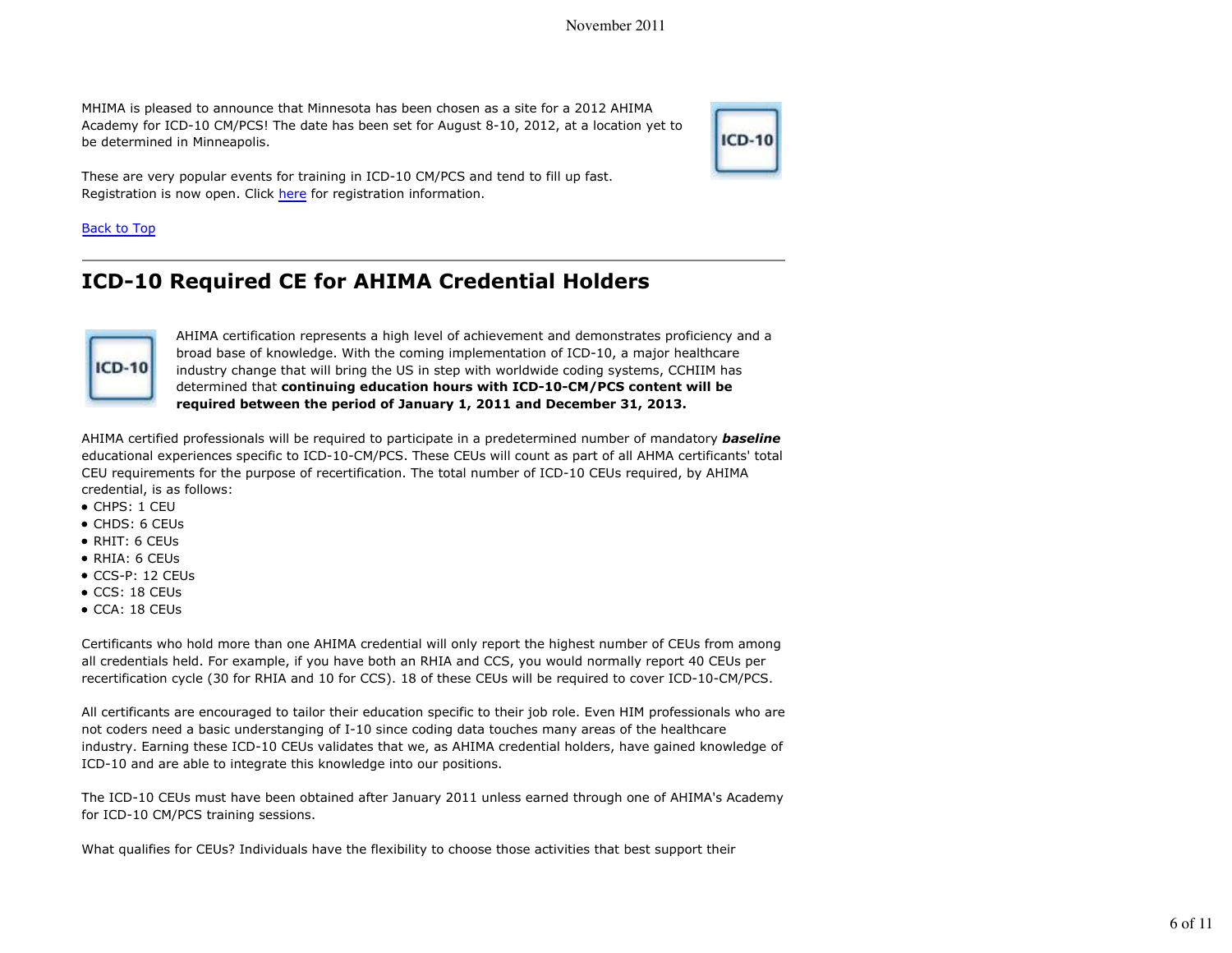### November 2011

current job responsibilities. Use the same criteria for regular CEUs to determine if the ICD-10 activity applies. According to the October 2011 *Journal of AHIMA*, any class or seminar that deals with ICD-10 CM/PCS can count toward the required CEUs. If you're unsure about whether the class/seminar/webinar/audio seminar, online class, etc. qualifies, please contact the AHIMA Certification Department.

Download CCHIIM's FAQ Document for full details.

MHIMA's strategic work plan will continue to include opportunities for you to earn these required ICD-10- CM/PCS CEUs through our educational offerings.

When you report your CEUs through the AHIMA CEU Tracker, there is now a category for "ICD-10" domain. This is where you will report all of your ICD-10 education for your reporting period.

Do you have questions about AHIMA certifications, or maintaining your AHIMA certification? Click here to access the new AHIMA Certification newsletter, a quarterly publication.

Back to Top

## **Updated MDH Issue Brief Released**

### **Maximum Charges for Copies of Patient Records for 2011**

The Minnesota Department of Health (MDH) recently revised and updated their Issue Brief regarding maximum charges for copies of patient records for 2011. This issue brief clarifies that determinations of whether fees may be charged for patient health records, and the amount of any fees, may vary based on the individual situation. Click here to print a copy. You can also obtain a copy of this document from the MDH website.

Back to Top

# **Executive Director Opportunity with MHIMA**

A unique and exciting opportunity exists with MHIMA! We are seeking a dynamic independent contractor for the role of virtual MHIMA Executive Director! The MHIMA Board has developed a Request for Proposal (RFP) to recruit for qualified applicants. Please review the RFP and candidate qualifications by clicking here.

This is a "virtual" position and can be filled from any remote location! Applications will be accepted until the position is filled. Letters of interest should be mailed to Sue Jensen, RHIT, Chair of the MHIMA ED Search Committee, 312 4th St. SW, Ste 3, Willmar, MN 56201 or sent by email to Sue Jensen. Questions? Contact Sue at (320) 231-3655.

Back to Top

# **MHIMA 2011 Legal Resource Manual is Here!**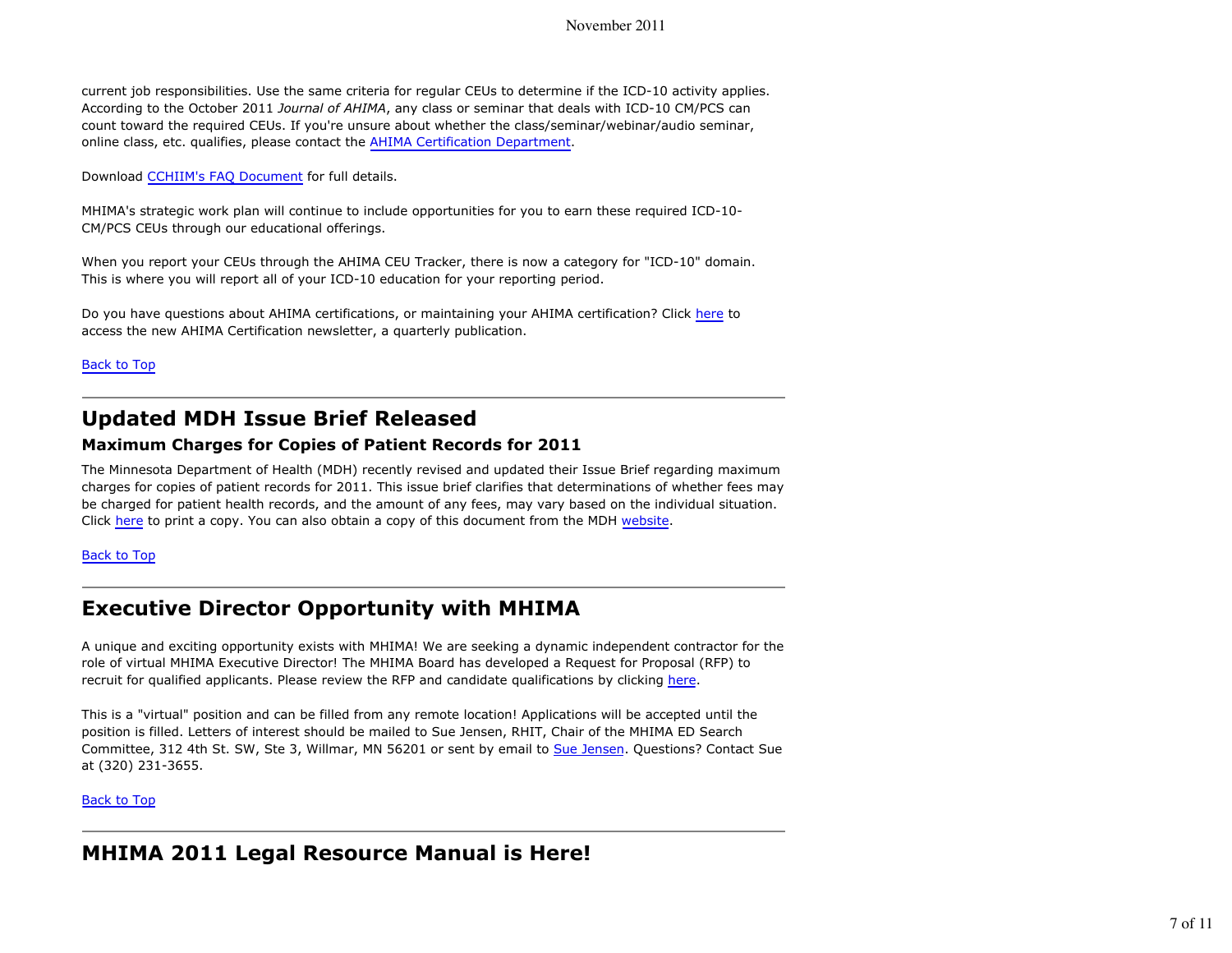Do you have legal HIM questions? Do you wish there were a convenient reference you could have on your desk? The 2011 MN Legal Reference Manual on CD is ready to help you and available for purchase!

The manual is a great resource for everyone in the field of HIM because it pertains to all areas of HIM. Various chapters include topics such as: health care records, record retention and storage, reporting requirements, legal proceedings and requests, disclosure of health information and patient access, consents, behavior health records, long term care records, home care and hospice records, ambulatory care records, risk management, HIPAA, research, and medical identify theft. Feel confident in your research and decision making using MHIMA's MN Legal Reference Manual.

The co-chairs of MN Legal Reference Manual Committee are Andrea Heikkinen, RHIA and Susan Schanno-Foss, RHIT. Feel free to email questions pertaining to the legal manual or suggestions for improvements to the legal manual to both Andrea and Susan.

Attention Students: MHIMA supports students of HIM and is offering a special discounted rate for students who want to purchase the legal manual.

MN Legal Reference Manual Pricing: \$150 MHIMA/AHIMA members (tax-exempt organizations) \$200 non-members (tax-exempt) \$90 student members of AHIMA with MN as their designated state and enrolled in a tax exempt educational program

Individuals ordering from organizations who are not MN sales-tax exempt will be charged MN sales tax in addition to the prices listed above. Tax-exempt organizations must have a copy of their MN sales tax exemption form on file.

The College of<br>St. Scholastica

Learn more

For more information and to order, click here.

#### Back to Top

#### Advertisement

Earn your bachelor's or master's degree online from the school that wrote the book on HIM.

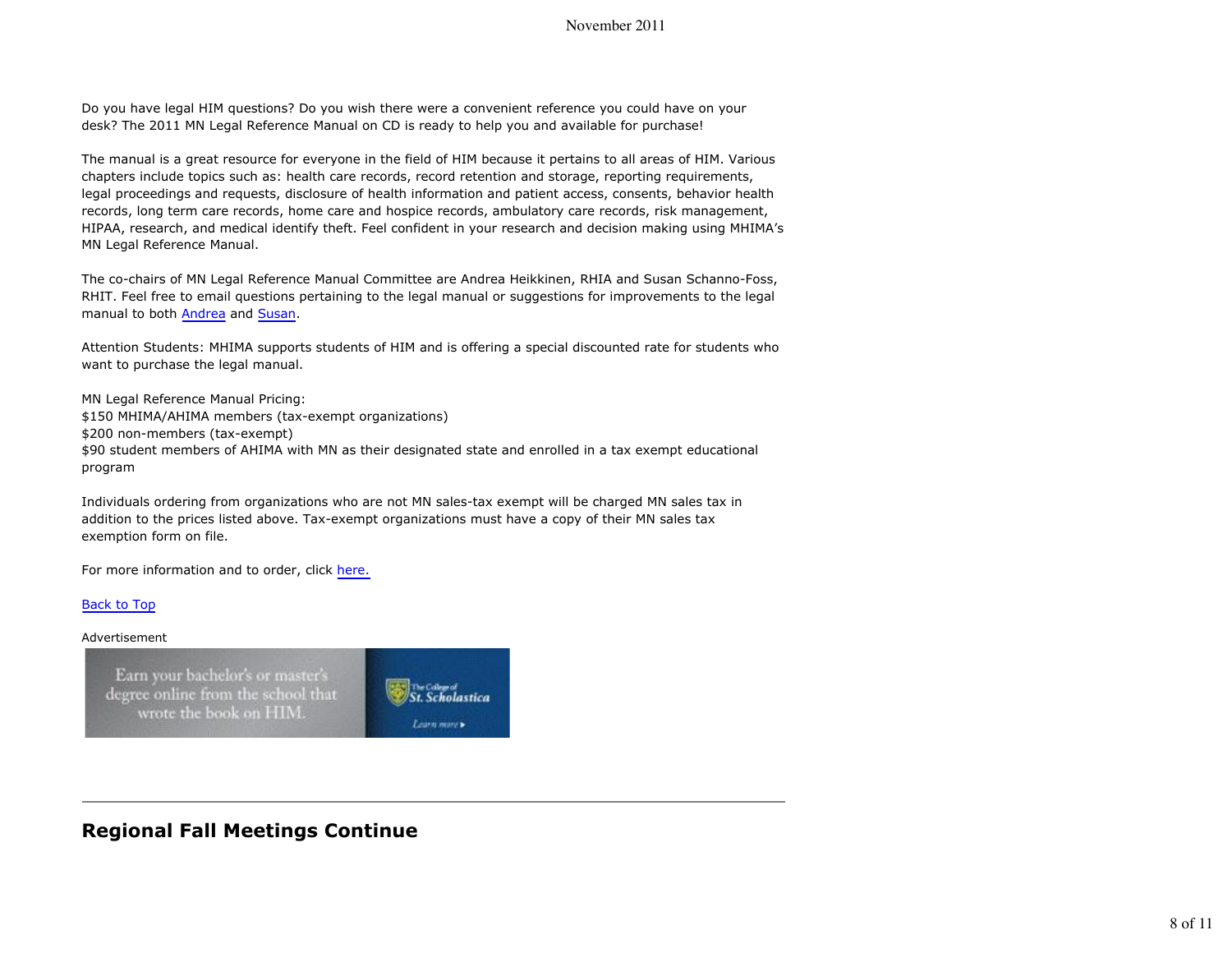November 2011

Two of our MHIMA Regions have scheduled upcoming regional meetings:

Region B (Northeast/Duluth)meets on Thursday, November 17 at Somer's Lounge on the campus of The College of St. Scholastica in Duluth.

Region G (Metro)will meet on Thursday, December 8 at Tria Orthopaedic Center, 494/France Ave South in Edina. (This is a change in date.)

Mark your calendars now. Visit the MHIMA website Calendar for detailed information. Regional meetings are open to all MHIMA members, HIM/HIT students and credentialed non-members.

#### Back to Top

### **ICD-10 Tip of the Month**

*Coding Tip*: Procedure codes ALWAYS have 7 characters

*Planning Tip*: CMS has published a page that provides information and insights to help organizations plan for the transition. Check out their site on Implementation Planning.



CMS will host an ICD-10 Implementation Strategies and Planning National Provider Call "ICD-10 Implementation Strategies and Planning" from 12:30-2 p.m. CST on Thursday, November 17. This call will feature presentations by representatives from the ICD-9-CM and ICD-10 Cooperating Parties: CMS, the American Hospital Association, AHIMA, and the Centers for Disease Control and Prevention. CMS subject matter experts will also discuss the Medicare Fee-For-Service (FFS) claims processing guidance issued in August 2011, including claims that span the implementation date.

In order to receive the call-in information, you must register for the call. Registration will close at noon on Thursday, November 17, or when available space has been filled. No exceptions will be made. Please register early by clicking here.

#### Back to Top

### **Health Information & Technology Week**

#### **November 6-12**

AHIMA and the Canadian Health Information Management Association (CHIMA) are again co-sponsoring Health Information & Technology (HI&T) Week this week from November 6-12. This is an opportunity to showcase and recognize all HIM professionals. This year's theme: "Accurate Health Information For Care You Trust."

Materials are available from AHIMA to share this week with your colleagues as well as the public. Click here to review promotional materials.

#### Back to Top

### **Staying Up To Date with MN e-Health**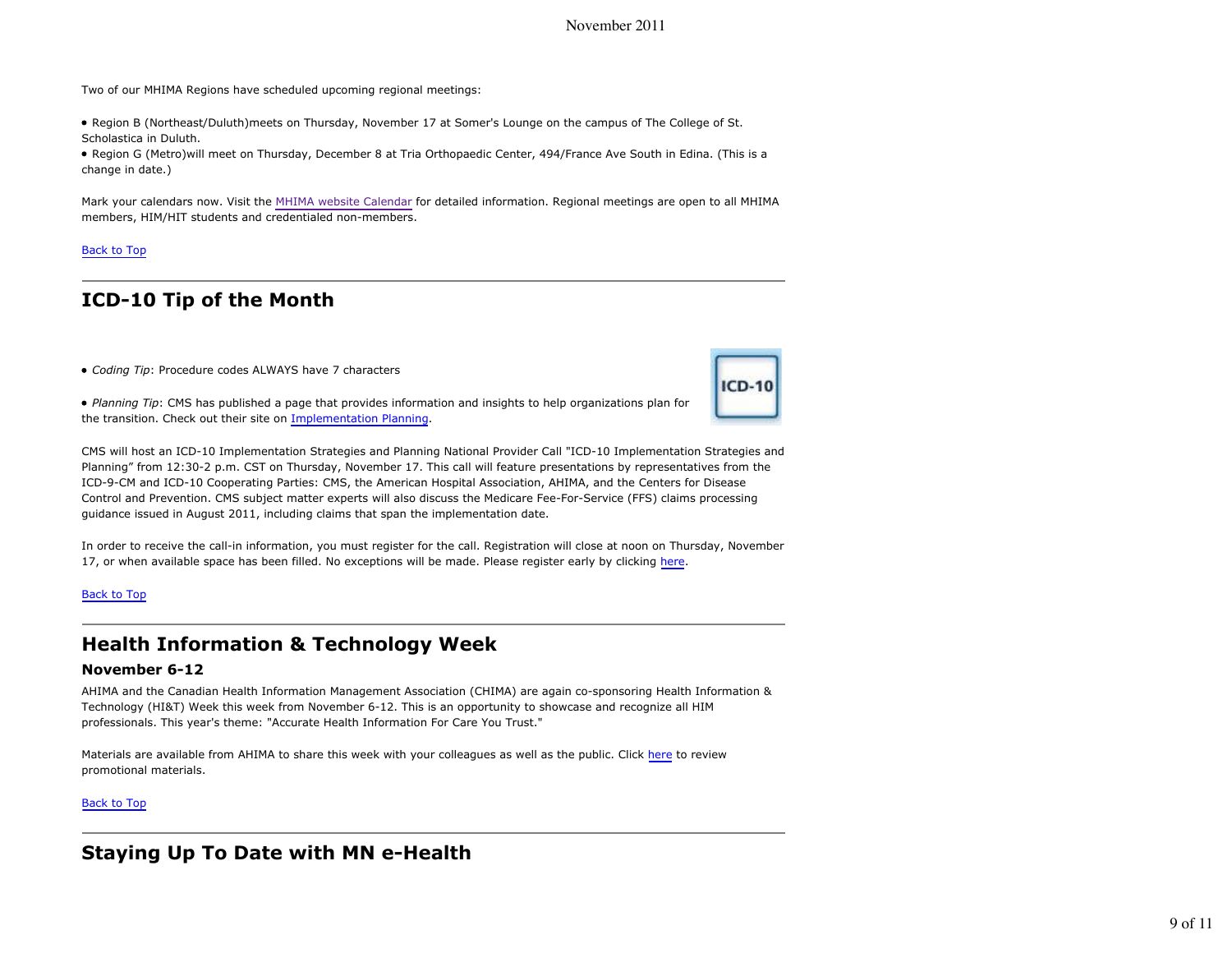If you aren't receiving the weekly electronic MN e-Health Update newsletter, consider signing up for it. This will keep you up to date on issues related to e-Health, including HITECH, Meaningful Use, Privacy & Security and others, as well as provide links to e-Health resources available for your use. To subscribe, click here.

Back to Top

### **MHIMA Job Bank**

Are you seeking a job? Are you an employer looking for a potential employee? Is your facility looking for someone with a skill set of MHIMA members? Be sure to check out the MHIMA Job Bank Network on our website, which continues to be very popular and new positions are being posted on a regular basis. Here, you'll find information about registering as a "Job Seeker" or as an "Employer". New positions are posted frequently, so check us out often!

**Job Seekers:** There is no fee to register.

**Employers:** Job posting fees are very reasonable and reach all of our MHIMA membership. E-blasts of job announcements are also available for purchase.

Click Here to visit the MHIMA Job Bank.

Back to Top

### **Staying Connected with MHIMA**

Want to stay connected with MHIMA? Be sure your AHIMA profile information is current!

When is the last time you reviewed the information in your AHIMA profile? Have you changed positions? Have a new email address? Have you recently moved? These are just a few of the data elements in your AHIMA profile, and MHIMA uses this information on a regular basis.

Take a minute or two right now, visit the AHIMA Website, log in with your 7-digit AHIMA member number and your last name (capitalize the first letter!), and click on "My Profile/Dues Renewal." Review all of the sections and update the information as appropriate.

In the section for **Component State Association (CSA) Selections**, we ask that you check "YES" to select E-mails about products and services and Postal Mailings. "CSA" stands for the state that you want to be associated with as an AHIMA member. MHIMA uses email and occasionally land mail as our primary means of communication, and if you check "NO" in the email or postal mail boxes, you won't receive either type of communication from us.

Remind your colleagues to update their profile as well. Thank you!

#### Back to Top